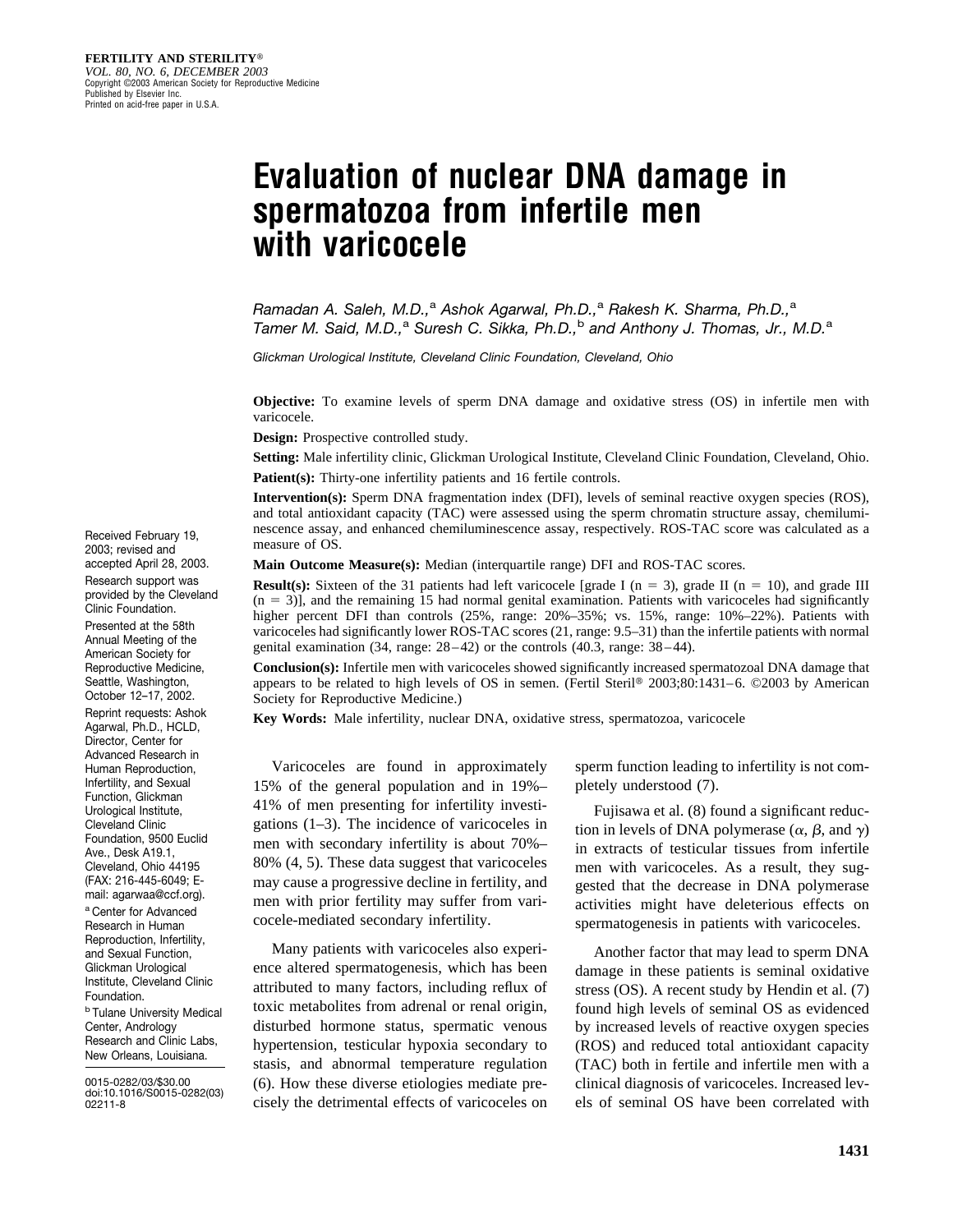sperm dysfunction through different mechanisms that include lipid peroxidation of sperm plasma membrane and impairment of sperm metabolism, motility, and fertilizing capacity (9). In addition, OS has been shown to affect the integrity of the sperm chromatin and to cause high frequencies of single and double DNA strand breaks (10).

Recent data indicate that increased sperm nuclear DNA damage strongly and negatively affects natural and assisted fertility (11, 12). Furthermore, it has been reported that sperm chromatin/DNA is an independent measure of sperm quality that may have better diagnostic and prognostic capabilities than standard sperm parameters (concentration, motility, and morphology) (13).

We hypothesized that spermatozoal dysfunction in association with varicoceles may be related, at least in part, to increased levels of sperm DNA damage caused by high levels of OS commonly seen in these patients. The objective of this study was to examine and compare levels of sperm nuclear DNA damage using the sperm chromatin structure assay (SCSA) and OS among a group of infertile men clinically diagnosed with varicoceles, a group of infertile men with normal genital examination, and fertile donors.

## **MATERIALS AND METHODS**

The Institutional Review Board of the Cleveland Clinic Foundation approved this study, and written informed consent was obtained from all participants.

## **Study Groups**

The study included 31 men attending the male infertility clinic who had a history of infertility that had persisted for at least 1 year. The diagnosis of varicoceles was assessed in these patients clinically by genital examination, which was performed by an infertility specialist (ATJ) and confirmed by scrotal colored Doppler ultrasound. Sixteen of the 31 patients had a left varicocele (group 1) (grade I,  $n = 3$ ; grade II,  $n = 10$ ; and grade III,  $n = 3$ ), and 15 had a normal genital examination (group 2). A group of healthy fertile volunteers  $(n = 16)$  who had initiated a natural pregnancy within the past 12 months and had a normal genital examination was included as a control group.

## **Standard Semen Analysis**

#### *Sperm Concentration, Motility, and Morphology*

Semen specimens were collected by masturbation after a period of 48–72 hours of sexual abstinence. After liquefaction, manual semen analysis was performed using a Microcell counting chamber (Conception Technologies, San Diego, CA) to determine sperm concentration and motility. Smears of the raw semen were stained using Diff-Quik kit (Baxter Healthcare Corporation, Inc., McGaw Park, IL) for assessment of sperm morphology using World Health Organization (WHO) criteria. Normal values for sperm parame-

ters were as follows: sperm concentration,  $\geq 20 \times 10^6$ /mL; forward progressive motility,  $\geq 50\%$ ; and normal sperm forms,  $\geq 30\%$  (14).

#### *Quantification of Seminal Leukocytes*

Leukocyte concentrations in semen were quantified by a myeloperoxidase-staining test (15). The results were recorded as  $\times 10^6$  peroxidase-positive leukocytes/mL of semen. Leukocytospermia was diagnosed if the concentration of peroxidase-positive leukocytes was greater than  $1 \times$  $10^6$ /mL of semen (14).

#### **Measurement of Seminal ROS**

Levels of seminal ROS were measured by a chemiluminescence assay using luminol (5-amino-2, 3, -dihydro-1, 4-phthalazinedione; Sigma, St. Louis, MO) as a probe (16). Liquefied semen was centrifuged at 300 *g* for 7 minutes, and the seminal plasma was separated and stored at  $-80^{\circ}$ C for measurement of total antioxidant capacity (TAC). The pellet was washed with phosphate-buffered saline (PBS) and resuspended in the same media at a concentration of  $20 \times 10^6$ sperm/mL. Ten microliters of luminol, prepared as 5-mM stock in DMSO, were added to  $400-\mu L$  aliquots of the resulting cell suspension. Eight microliters of horseradish peroxidase (12.4 U of HRP Type VI, 310 U/mg, Sigma) were added to sensitize the assay for measurement of the extracellular hydrogen peroxide  $(H_2O_2)$ . A negative control was prepared by adding 10  $\mu$ L of luminol to 400  $\mu$ L of PBS.

Measurement was performed using a luminometer (model LKB 953, Wallac Inc., Gaithersburg, MD) in an integrated mode for 15 minutes. The results were expressed as  $\times 10^6$ counted photons per minute (cpm)/20  $\times 10^6$  sperm/mL.

## **Measurement of Total Antioxidant Capacity**

Total antioxidant capacity in seminal plasma was measured with an enhanced chemiluminescence assay (17). Frozen samples of seminal plasma were thawed at room temperature and immediately assessed for TAC. Seminal plasma was diluted 1:20 with deionized water  $(dH<sub>2</sub>O)$  and filtered through a  $0.2-\mu$  filter (Allegiance Healthcare Corporation, McGaw Park, IL). Signal reagent was prepared by adding 30  $\mu$ L H<sub>2</sub>O<sub>2</sub> (8.8 mol/L), 10  $\mu$ L para-iodophenol stock solution (41.72  $\mu$ M), and 110  $\mu$ L of luminol stock solution (3.1 mM) to 10 mL of Tris buffer (0.1 M, pH 8.0). Horseradish peroxidase (HRP) working solution was prepared from HRP stock solution by making a dilution of 1:1 with  $dH<sub>2</sub>O$  to give a chemiluminescence output of  $3 \times 10^7$  cpm.

Trolox (6-hydroxyl-2, 5, 7, 8-tetramethylchroman-2-carboxylic acid), a water-soluble tocopherol analogue, was prepared as a standard solution (25, 50, and 75  $\mu$ M) for TAC calibration. With the luminometer in the kinetic mode, 100  $\mu$ L of signal reagent and 100  $\mu$ L of HRP working solution were added to 700  $\mu$ L of dH<sub>2</sub>O and mixed. The mixture was equilibrated to the desired level of chemiluminescence output (between 2.8 and  $3.2 \times 10^7$  cpm) for 100 seconds. One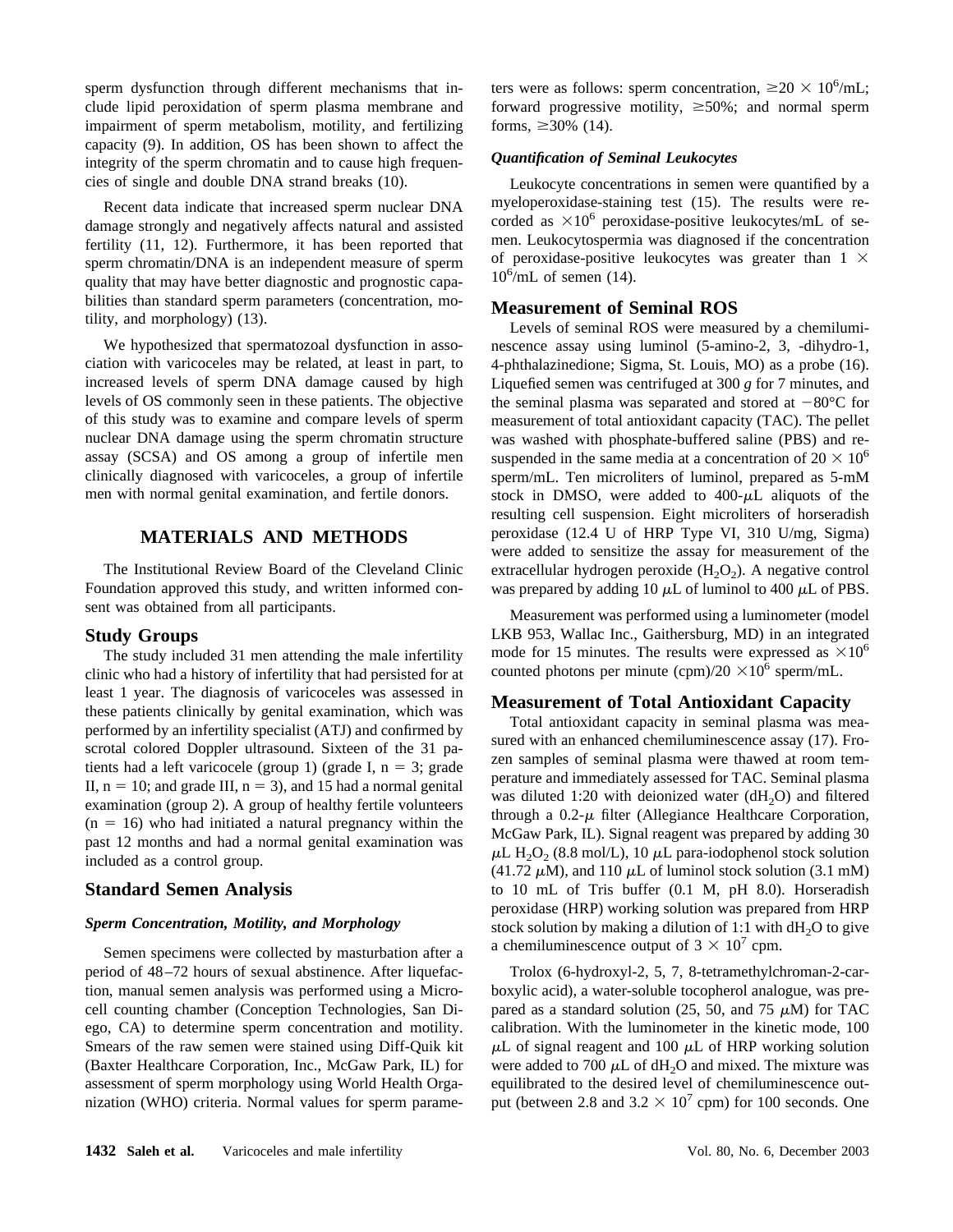## **TABLE 1**

Comparison of standard sperm parameters (concentration, motility, and normal sperm forms) among fertile donors, infertile men with varicoceles (group 1), and infertile men with normal genital examination (group 2).

| Parameters                                 | Fertile donors<br>$(n = 16)$ | Group 1<br>$(n = 16)$ | Group 2<br>$(n = 15)$ | А    | B    | C    |
|--------------------------------------------|------------------------------|-----------------------|-----------------------|------|------|------|
|                                            |                              |                       |                       |      |      |      |
| Sperm concentration<br>$(\times 10^6$ /mL) | 72 (37, 138)                 | 18(10, 45)            | 59 (41, 74)           | .001 | .293 | .003 |
| Sperm motility (%)                         | 63 (57, 73)                  | 38(28, 67)            | 61(56, 69)            | .04  | .84  | .08  |
| Normal sperm forms<br>by WHO $(\%)$        | 36(32, 41)                   | 19 (12, 32)           | 35(30, 37)            | .007 | .96  | .005 |
| Seminal leukocytes<br>$(\times 10^6$ /mL)  | 0(0, 0)                      | 0(0, 0.4)             | 0(0, 0.4)             | .21  | .14  | .94  |

*Note:* Values are median and interquartile range (25%, 75%).  $A = P$ -value between fertile donors and group 1;  $B = P$ -value between fertile donors and group 2;  $C = P$ -value between groups 1 and 2. Wilcoxon rank sum test was used for the analysis and  $P < 0.05$  was considered statistically significant.

*Saleh. Varioceles and sperm DNA damage. Fertil Steril 2003.*

hundred microliters of the prepared seminal plasma was immediately added to the mixture, and the chemiluminescence was measured. Suppression of luminescence and the time from the addition of seminal plasma to 10% recovery of the initial chemiluminescence was recorded. The results were expressed as molar Trolox equivalents.

#### **SCSA**

Assessment of SCSA-defined DNA damage parameters was performed using a flow cytometer (Ortho Diagnostic Inc., Westwood, MA) as described elsewhere (18). Five thousand acridine orange stained sperm were measured at a rate of  $\sim$ 250 cells/second for the amount of green (515–530  $nm =$  native DNA) and red ( $>630$  nm = denatured DNA) fluorescence/cell. Computer analysis determined the DNA fragmentation index (DFI = red fluorescence/total [red + green fluorescence]). The DFI was formerly termed as alpha *t*. Computer gating defined the  $\bar{\chi}$ DFI (mean of DFI ranging from 0 to 1,034 channels), the SD DFI (standard deviation of DFI), the percent DFI (%DFI; percent sperm with DNA fragmentation), and the percent HDS (%HDS; percent sperm with high DNA stainability). Current statistical clinical thresholds have been established for %DFI as [1] excellent  $\leq$ 15%, [2] good to fair = 15%–30%, and [3] poor = >30% for a significant decrease in fertility potential.

## **Statistical Analysis**

Three-way analysis of variance was used to examine the relationship of varicoceles with DFI, ROS, and TAC after adjusting for standard sperm parameters and infertility status. Continuous variables among the groups were compared using Kruskal-Wallis tests. Pair-wise comparisons among the groups were performed with Wilcoxon rank sum tests. Fisher's exact test was used for the categorical variables. The correlation between variables was calculated using Spearman's nonparametric method. All hypothesis testing was two-tailed. *P*<.05 was considered statistically significant.

As a secondary analysis, the ROS-TAC score was calculated using principal component analysis as described in an

earlier study (19). The ROS-TAC score is derived from levels of ROS in washed semen and TAC in seminal plasma. The resulting score minimizes the variability present in the individual parameters of OS (ROS alone or TAC alone). Individuals with ROS-TAC scores below 30, the lower limit of normal, are considered at higher risk for OS.

All analyses were calculated with the SAS statistical software package (version 8.1, SAS Institute Inc., Cary, NC). Summary statistics are presented as median and interquartile range (IQR; [25th, 75th percentiles]).

## **RESULTS**

No statistically significant differences in the median (IQR) value in age were found among the patients with varicoceles (31 years [29, 35 years], patients with normal genital examination (32.5 years [30, 36 years]), or the fertile donors (33 years [31, 34 years]) $(P=.53)$ .

## **Standard Semen Parameters**

Comparisons of standard sperm parameters (concentration, motility, and normal sperm forms) among infertile men with varicoceles, infertile men with normal genital examination, and fertile donors are shown in Table 1. Infertile men with varicoceles had significantly lower sperm concentration, motility, and normal sperm forms compared with fertile controls  $(P=.001, .04, \text{ and } .007, \text{ respectively})$ . Moreover, the same group had significantly lower sperm concentration and normal sperm forms compared with infertile men without varicoceles  $(P=.003, \text{ and } .005, \text{ respectively}).$ 

## **Oxidative Stress Indices (ROS, TAC, and ROS-TAC scores)**

Comparisons of ROS, TAC, and ROS-TAC scores among infertile men with varicoceles, infertile men with normal genital examination, and fertile donors are shown in Table 2. Using the three-way analysis of variance, varicoceles were significantly correlated with reduced levels of TAC  $(P=.03)$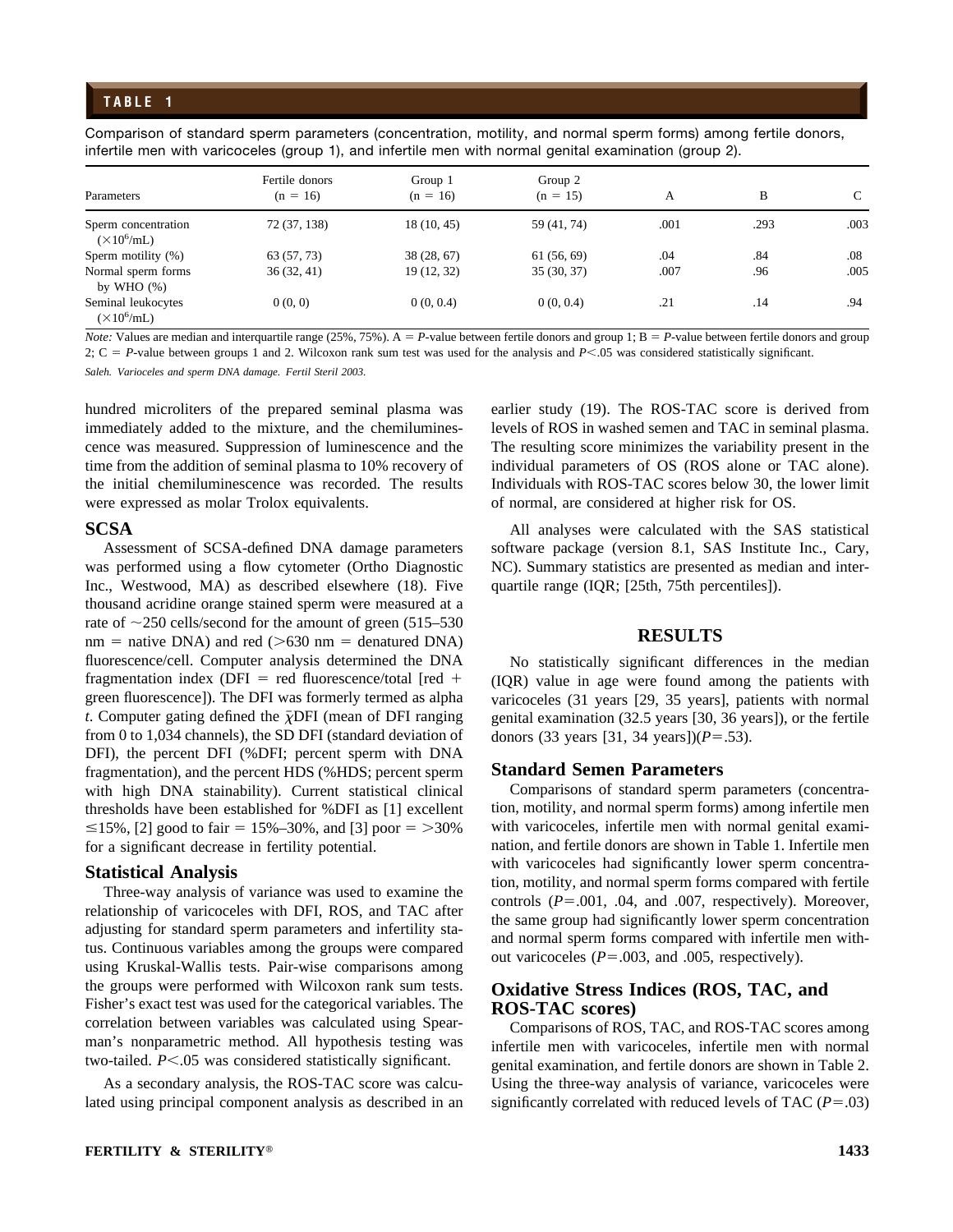## **TABLE 2**

Comparison of seminal oxidative stress (OS) parameters (ROS, TAC, and ROS-TAC score) among fertile donors, infertile men with varicoceles (group 1), and infertile men with normal genital examination (group 2).

| Parameters              | Fertile donors<br>$(n = 16)$ | Group 1<br>$(n = 16)$ | Group 2<br>$(n = 15)$ |      |     |     |
|-------------------------|------------------------------|-----------------------|-----------------------|------|-----|-----|
| ROS $(\times 10^6$ cpm) | 0.36(0.1, 2)                 | 12(1.3, 53.4)         | 1.7(0.1, 5.4)         | .01  | .38 | .06 |
| TAC (trolox equivalent) | 871 (699, 1288)              | 693 (499, 882)        | 904 (693, 978)        | .03  | .74 | .08 |
| ROS-TAC score           | 40.3(38, 44)                 | 21(9.5, 31)           | 34(28, 42)            | .002 | .10 | .02 |

*Note:*  $ROS$  = reactive oxygen species;  $TAC$  = total antioxidant capacity. Values are median and interquartile range (25%, 75%).  $A$  = *P*-value between fertile donors and group 1;  $B = P$ -value between fertile donors and group 2;  $C = P$ -value between groups 1 and 2. Wilcoxon rank sum test was used for the analysis, and *P*<.05 was considered statistically significant.

*Saleh. Varioceles and sperm DNA damage. Fertil Steril 2003.*

after adjusting for standard sperm parameters and infertility status.

#### **SCSA-Defined DNA Damage Parameters**

Comparisons of SCSA-defined DNA damage parameters among men with varicoceles, infertile men with normal genital examination, and fertile donors are shown in Table 3. Patients with varicoceles had a significantly higher %DFI than the fertile controls (25% [20%, 35%]; vs. 15% [10%,  $22\%$ ];  $P = .002$ ). In addition, infertile patients with varicoceles manifested higher values of DFI than infertile patients with normal genital examination, however, the difference between these two groups was not significant (25% [20%, 35%]; vs. 20% [13%, 28%]; *P*=.12). Using the three-way analysis of variance, varicoceles were significantly correlated with %DFI  $(P=.04)$  after adjusting for standard sperm parameters and infertility status. In patients with varicoceles,  $\bar{\chi}$ DFI was negatively correlated with sperm concentration  $(P=.008; r = -.64)$ , motility  $(P=.03; r = -.52)$ , and normal sperm forms  $(P=.02; r = -.6)$ . In the same group, SD DFI was negatively correlated with sperm concentration  $(P=.001; r = -.76)$ , motility  $(P=.001; r = -.73)$ , and normal sperm forms ( $P = .002$ ;  $r = -.7$ ). Also, levels of ROS were positively correlated with SD DFI ( $P = .02$ ;  $r = .57$ ) in patients with varicoceles.

#### **DISCUSSION**

Despite the high frequency of men with varicoceles within the infertile population and the documented fact that varicoceles negatively affect sperm function, it is quite surprising and even disconcerting that the exact mechanism(s) of this negative effect has not yet been resolved (20). Our results indicate that infertile men with varicoceles have sperm with significantly high levels of nuclear DNA damage (Table 3).

Varicoceles are strongly associated with OS. This association may be attributed to an increase in nitric oxide (NO) and the release of NO synthase and xanthine oxidase in the dilated spermatic veins of men affected with varicoceles (21, 22). Another factor could be the significant decrease of the antioxidant defenses normally present in seminal and blood plasma (23, 24). Since there is strong evidence suggesting that high levels of OS mediate the DNA fragmentation in the spermatozoa of infertile men (25, 26), it may be concluded that DNA damage in spermatozoa from patients with varicoceles is related to the role of seminal OS in mediating such damage.

A recent report has indicated that exposing spermatozoa to artificially produced ROS significantly increases DNA

## **TABLE 3**

Comparison of sperm chromatin structure assay– defined DNA damage parameters among fertile donors, infertile men with varicoceles (group 1), and infertile men with normal genital examination (group 2).

| Parameters              | Fertile donors<br>$(n = 16)$ | Group 1<br>$(n = 16)$ | Group 2<br>$(n = 15)$ | А    | в   |     |
|-------------------------|------------------------------|-----------------------|-----------------------|------|-----|-----|
| $\bar{\chi}$ DFI $(\%)$ | 228 (207, 269)               | 268 (247, 317)        | 254 (227, 273)        | .02  | .13 | .19 |
| SD DFI $(\%)$           | 173 (143, 190)               | 191 (149, 234)        | 165 (154, 174)        | .18  | .71 | .14 |
| %DFI                    | 15(10, 22)                   | 25(20, 35)            | 20(13, 28)            | .002 | .08 | .12 |

*Note:*  $\bar{x}$ DFI = mean flow cytometry channel value ranging from 0 to 1,034; SD DFI = the variability of chromatin structure abnormalities within the sperm population; %DFI = % of sperm with DNA fragmentation. Values are median and interquartile range (25%, 75%). A = *P*-value between fertile donors and group 1;  $B = P$ -value between fertile donors and group 2;  $C = P$ -value between groups 1 and 2. Wilcoxon rank sum test was used for the analysis, and  $P \le 0.05$ was considered statistically significant.

*Saleh. Varioceles and sperm DNA damage. Fertil Steril 2003.*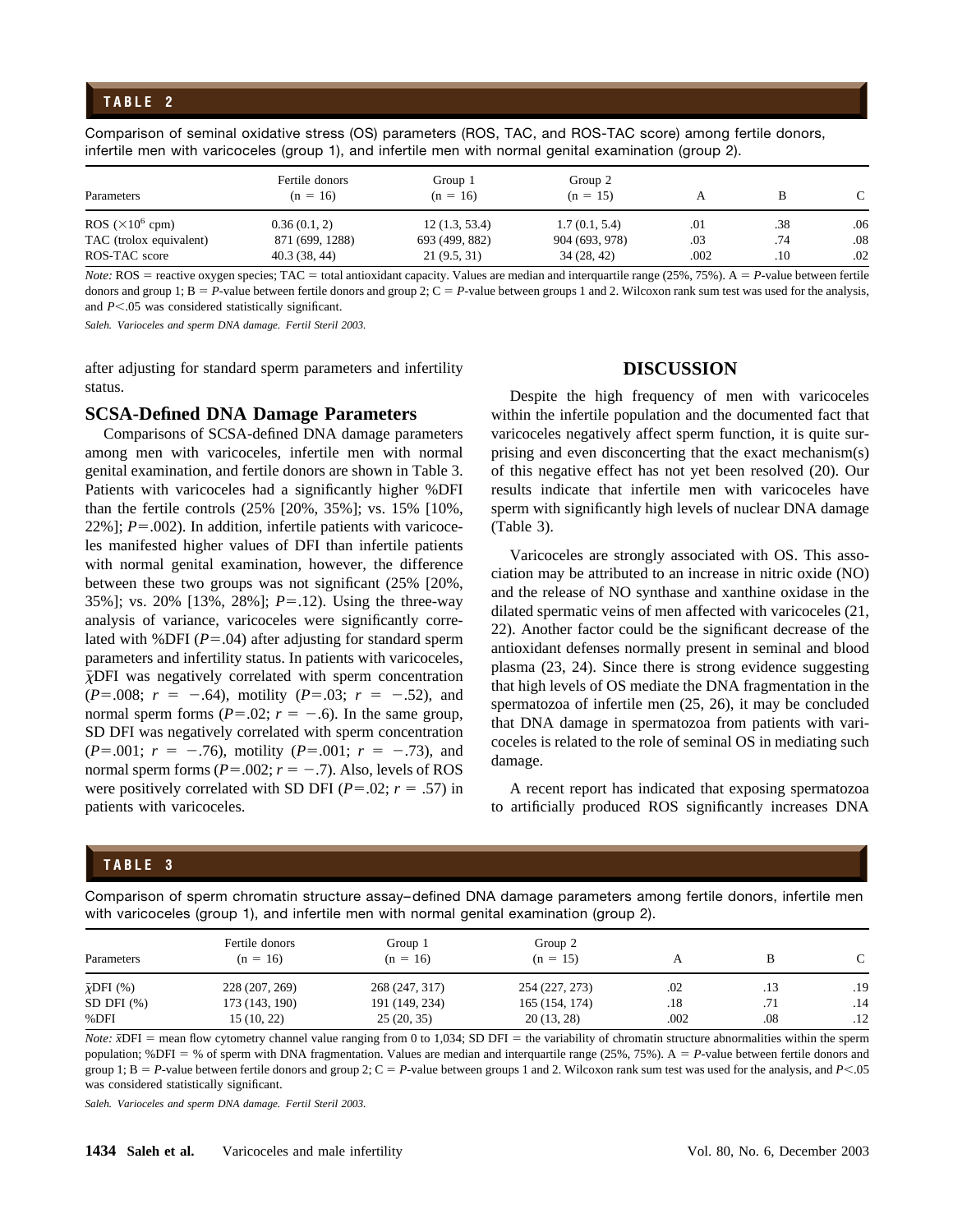damage by modifying all bases and producing base-free sites, deletions, frame shifts, and DNA cross-links (27). Our select group of infertile men with varicoceles in this study demonstrated significantly high levels of seminal OS as evidenced by high ROS, low TAC, and low ROS-TAC scores. This finding confirmed the results of a previous study conducted by our group that indicated a significant elevation of ROS and reduction of TAC in 21 infertile patients with varicoceles when compared with 17 fertile controls (7). Therefore, it may be speculated that increased DNA damage in spermatozoa from patients with varicoceles is related, at least in part, to OS.

Another potential explanation for DNA damage in patients with varicoceles may be related to the elevated intratesticular temperature associated with varicoceles affecting testicular function (28). This hypothesis may be explained by the direct thermal damage to nuclear DNA at the level of seminiferous tubules (8). However, the exact mechanism(s) of increased sperm DNA damage in patients with varicoceles warrants further research. Our results also indicate a significant reduction in sperm concentration and normal sperm forms in infertile men with varicoceles compared with infertile men with normal genital examination and normal fertile controls. However, sperm motility in the patients with varicoceles was significantly lower than that of the fertile donors and was not significantly different from men with normal genital examination.

Several studies have shown a significant correlation between varicoceles and poor sperm quality. Some show a correlation with all parameters, and others with certain parameters only. A study conducted by the WHO in 1992, which included 9,034 men from 34 centers in 24 countries who presented as a partner of the infertile couple, showed lower total sperm count per ejaculate in those with varicoceles (29). However, other sperm characteristics of motility and morphology were not influenced by the presence of varicoceles. More recently, all sperm parameters were found to be significantly lower in 40 patients with varicoceles than in 40 fertile subjects, but no correlation was found with the varicocele grade (30).

In a recent study, varicocelectomy was associated with a significant increase in pregnancy and live birth rates for couples who underwent intrauterine insemination, although standard semen parameters were not improved in all patients (31). Therefore, the improvement in pregnancy rates after varicocelectomy may be due to a factor not tested during routine semen analysis, such as sperm DNA damage. In our study, levels of sperm DNA damage in infertile men with normal genital examination who also had normal standard semen parameters and low levels of seminal OS were comparable to those found in the patients with varicoceles, although they were not significantly different than the fertile group.

This finding is consistent with the conclusion of our previous study: increased DNA damage may be, at least in part, responsible for the poor fertility in men who otherwise have normal standard semen parameters on repeated analyses and as a result were diagnosed as unexplained or idiopathic (32). This observation is important and may indicate a higher potential for sperm DNA damage testing in discriminating between fertile and infertile populations. Another important implication for this finding is that varicoceles may escalate already existing DNA damage in spermatozoa from the infertile population.

In conclusion, we report the novel finding that sperm from infertile men with varicoceles have statistically significant high levels of DNA damage. Our results indicate the importance of counseling patients with varicoceles about the potential negative effects of increased sperm DNA damage on their fertility potential. The finding of high seminal OS in patients with varicoceles may indicate that OS plays a role in the pathogenesis of sperm DNA damage in these patients. However, further research is needed to understand the exact mechanism(s) by which DNA damage increases in spermatozoa from infertile men with varicoceles and determine whether varicocele repair can reduce such damage.

*Acknowledgments:* The authors thank Donald P. Evenson, Ph.D., Department of Chemistry and Biochemistry, South Dakota State University, Brookings, SD, for analyzing the semen samples for sperm nuclear DNA damage by SCSA; the technical help of Karen Seifarth, M.T., Cheryl Wellstead, M.T., and Lora Cordek, M.T.; and the secretarial assistance of Robin Verdi.

#### **References**

- 1. Greenberg SH, Lipshultz LI, Wein AJ. Experience with 425 subfertile male patients. J Urol 1978;119:507–10.
- 2. Kursh ED. What is the incidence of varicocele in a fertile population? Fertil Steril 1987;48:510–1.
- 3. Dubin M, Amelar MD. Varicocele. Urol Clin N Am 1987;5:563–72. 4. Gorelick JI, Goldstein M. Loss of fertility in men with varicocele. Fertil
- Steril 1993;59:613–6. 5. Witt MA, Lipshultz LI. Varicocele: a progressive or static lesion? Urology 1993;42:541–3.
- 6. Naughton CK, Nangia AK, Agarwal A. Varicocele and male infertility: Part II. Pathophysiology of varicoceles in male infertility. Hum Reprod  $2001:7:473 - 81$ .
- 7. Hendin B, Kolettis P, Sharma RK, Thomas AJ Jr, Agarwal A. Varicocele is associated with elevated spermatozoal reactive oxygen species production and diminished seminal plasma antioxidant capacity. J Urol 1999;161:1831–4.
- 8. Fujisawa M, Yoshida S, Matsumoto O, Kojima K, Kamidono S. Deoxyribonucleic acid polymerase activity in the testes of infertile men with varicocele. Fertil Steril 1988;50:795–800.
- 9. Armstrong JS, Rajasekaran M, Chamulitrat W, Gatti P, Hellstrom WJ, Sikka SC. Characterization of reactive oxygen species induced effects on human spermatozoa movement and energy metabolism. Free Rad Biol Med 1999;26:869–80.
- 10. Aitken RJ, Krausz C. Oxidative stress, DNA damage and the Y chromosome. Reproduction 2001;122:497–506.
- 11. Haaf T, Ward DC. Higher order nuclear structure in mammalian sperm revealed by in situ hybridization and extended chromatin fibers. Exp Cell Res 1995;219:604–11.